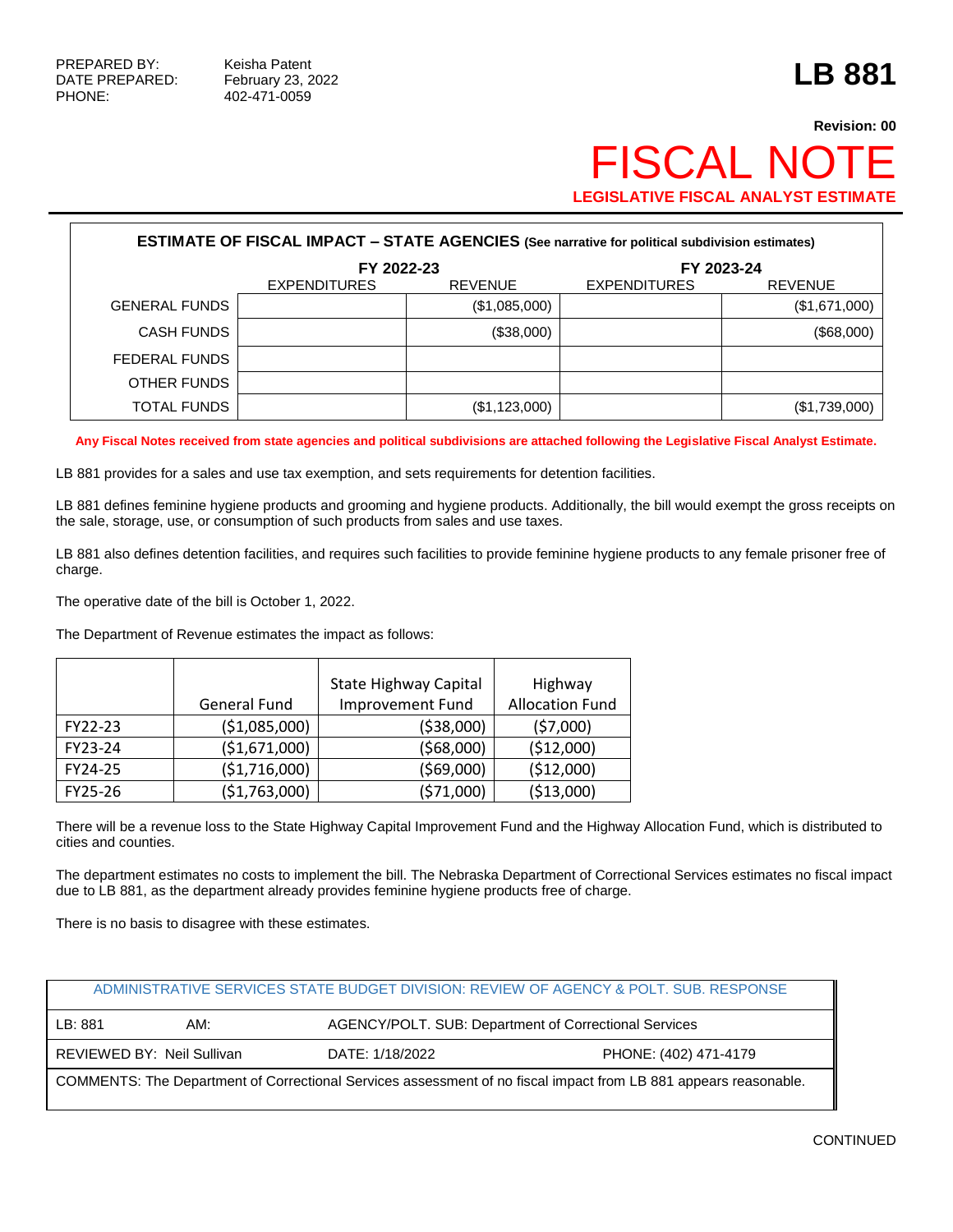$\lceil$ 

| LB: 881                                                                                         | ADMINISTRATIVE SERVICES STATE BUDGET DIVISION: REVIEW OF AGENCY & POLT. SUB. RESPONSE |                                         |                       |  |  |  |
|-------------------------------------------------------------------------------------------------|---------------------------------------------------------------------------------------|-----------------------------------------|-----------------------|--|--|--|
|                                                                                                 | AM:                                                                                   | AGENCY/POLT. SUB: Department of Revenue |                       |  |  |  |
|                                                                                                 | REVIEWED BY: Neil Sullivan                                                            | DATE: 2/22/2022                         | PHONE: (402) 471-4179 |  |  |  |
| COMMENTS: The Department of Revenue assessment of fiscal impact from LB 881 appears reasonable. |                                                                                       |                                         |                       |  |  |  |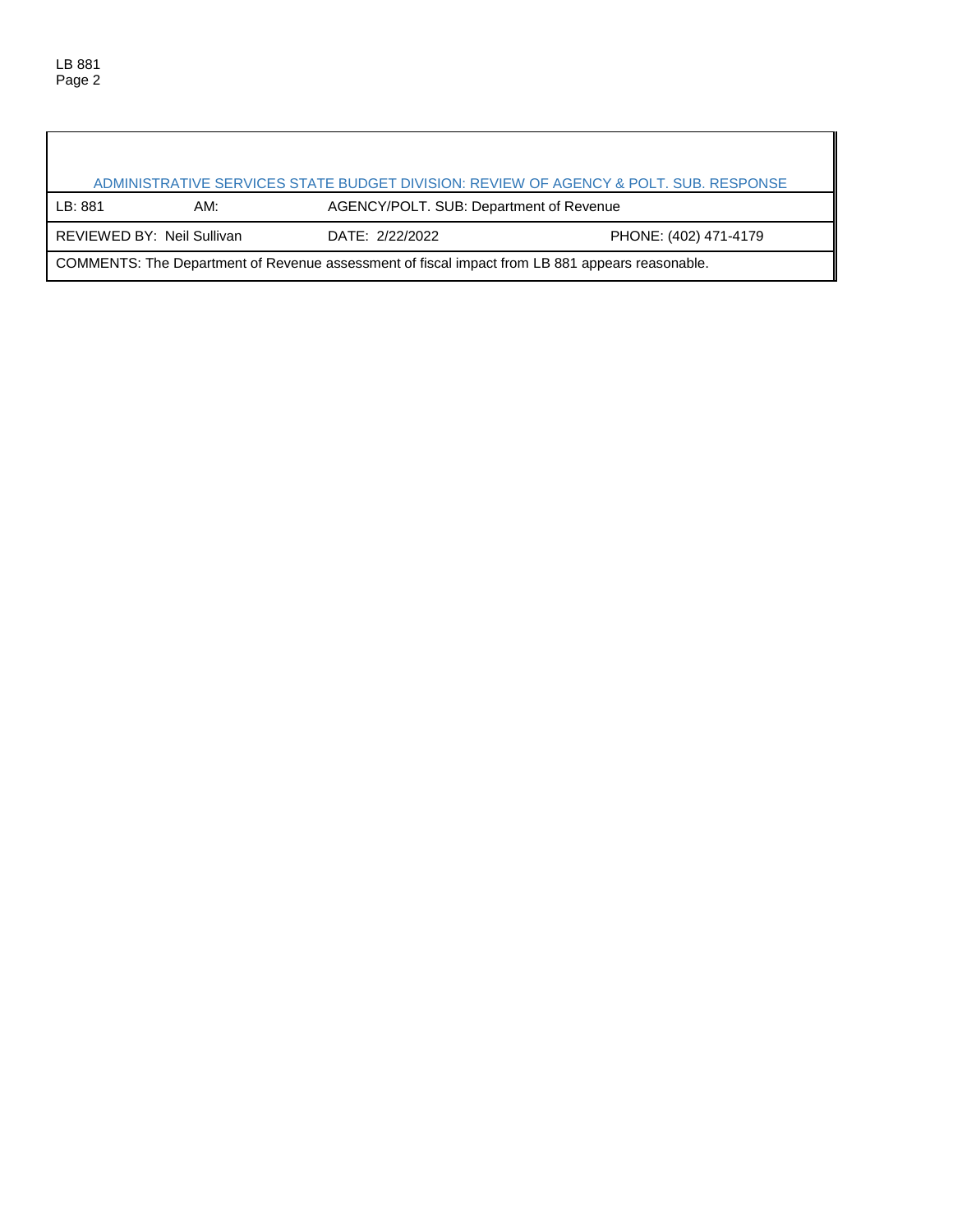**Please complete ALL (5) blanks in the first three lines. 2022**

| $LB^{(1)}$ 881                  |                                                 |                                                                   |                     |            | <b>FISCAL NOTE</b> |
|---------------------------------|-------------------------------------------------|-------------------------------------------------------------------|---------------------|------------|--------------------|
|                                 | State Agency OR Political Subdivision Name: (2) | Nebraska Department of Correctional Services                      |                     |            |                    |
| Prepared by: (3) Lisa Stanton   |                                                 | Date Prepared: (4) 01/11/2022 Phone: (5) (402)479-5702            |                     |            |                    |
|                                 |                                                 | <b>ESTIMATE PROVIDED BY STATE AGENCY OR POLITICAL SUBDIVISION</b> |                     |            |                    |
|                                 | <b>EXPENDITURES</b>                             | FY 2022-23<br><b>REVENUE</b>                                      | <b>EXPENDITURES</b> | FY 2023-24 | <b>REVENUE</b>     |
| <b>GENERAL FUNDS</b>            |                                                 |                                                                   |                     |            |                    |
| <b>CASH FUNDS</b>               |                                                 |                                                                   |                     |            |                    |
| <b>FEDERAL FUNDS</b>            |                                                 |                                                                   |                     |            |                    |
| <b>OTHER FUNDS</b>              |                                                 |                                                                   |                     |            |                    |
| <b>TOTAL FUNDS</b>              |                                                 |                                                                   |                     |            |                    |
| <b>Explanation of Estimate:</b> |                                                 |                                                                   |                     |            |                    |

NDCS estimates no fiscal impact as a result of LB881.

Feminine hygiene products are currently provided to female prisoners free of charge.

|                           |       |                            | <b>BREAKDOWN BY MAJOR OBJECTS OF EXPENDITURE</b> |                     |
|---------------------------|-------|----------------------------|--------------------------------------------------|---------------------|
| <b>Personal Services:</b> |       |                            |                                                  |                     |
|                           |       | <b>NUMBER OF POSITIONS</b> | 2022-23                                          | 2023-24             |
| <b>POSITION TITLE</b>     | 22-23 | 23-24                      | <b>EXPENDITURES</b>                              | <b>EXPENDITURES</b> |
|                           |       |                            |                                                  |                     |
|                           |       |                            |                                                  |                     |
|                           |       |                            |                                                  |                     |
|                           |       |                            |                                                  |                     |
|                           |       |                            |                                                  |                     |
|                           |       |                            |                                                  |                     |
|                           |       |                            |                                                  |                     |
|                           |       |                            |                                                  |                     |
|                           |       |                            |                                                  |                     |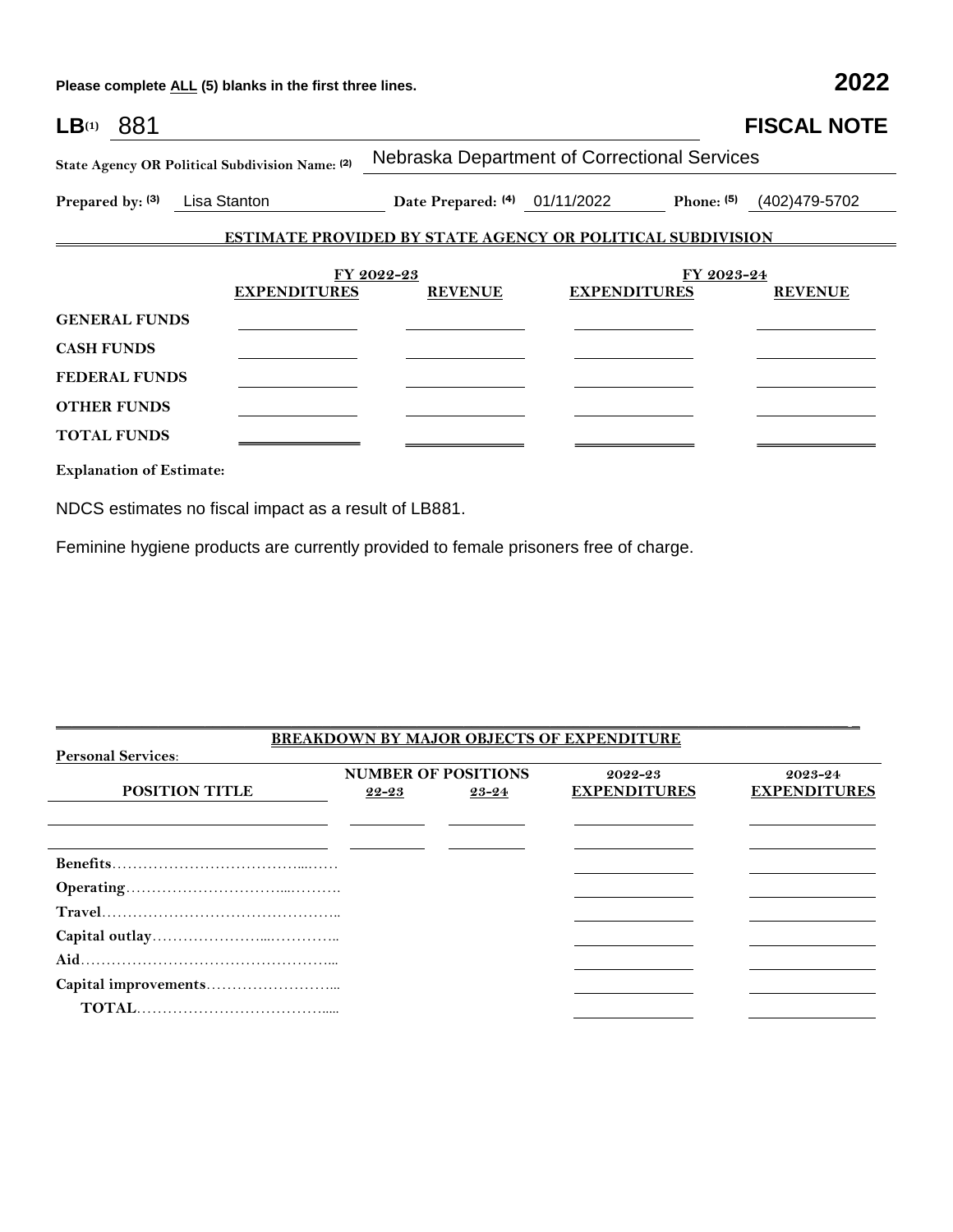## **LB 881 Fiscal Note 2022**

| <b>State Agency Estimate</b>                              |              |                |              |               |                 |               |
|-----------------------------------------------------------|--------------|----------------|--------------|---------------|-----------------|---------------|
| Date Due LFO:<br>State Agency Name: Department of Revenue |              |                |              |               |                 |               |
| Approved by: Tony Fulton                                  |              | Date Prepared: | 2/22/2022    |               | Phone: 471-5896 |               |
| FY 2023-2024<br>FY 2024-2025<br>FY 2022-2023              |              |                |              |               |                 |               |
|                                                           | Expenditures | Revenue        | Expenditures | Revenue       | Expenditures    | Revenue       |
| General Funds                                             |              | \$(1,085,000)  |              | \$(1,671,000) |                 | \$(1,716,000) |
| Cash Funds                                                |              | \$(38,000)     |              | \$(68,000)    |                 | \$(69,000)    |
| <b>Federal Funds</b>                                      |              |                |              |               |                 |               |
| Other Funds                                               |              | \$(7,000)      |              | \$(12,000)    |                 | \$(12,000)    |
| <b>Total Funds</b>                                        |              | \$(1,130,000)  |              | \$(1,751,000) |                 | \$(1,798,000) |
|                                                           |              |                |              |               |                 |               |

LB 881 creates a sale and use tax exemption for "feminine hygiene products" as defined by the bill. These products include tampons, panty liners, menstrual cups, sanitary napkins, and other similar tangible personal property designed for feminine hygiene in connection with the human menstrual cycle but does not include grooming and hygiene products. The bill defines "grooming and hygiene products" as well. In addition, LB 881 require detention facilities to provide feminine hygiene products to female prisoners free of charge.

LB 881 will have the following impact on the General Fund revenues, cash funds and other funds:

| <b>Fiscal Year</b> | General Fund | State Highway Capital<br><b>Improvement Fund</b> | Highway<br><b>Allocation Fund</b> | Total         |
|--------------------|--------------|--------------------------------------------------|-----------------------------------|---------------|
| FY 2022-23         | (1,085,000)  | (38,000)                                         | (7,000)                           | \$(1,130,000) |
| FY 2023-24         | (1,671,000)  | (68,000)                                         | (12,000)                          | \$(1,751,000) |
| FY 2024-25         | (1,716,000)  | (69,000)                                         | (12,000)                          | \$(1,798,000) |
| FY 2025-26         | (1,763,000)  | (71,000)<br>S                                    | (13,000)                          | \$(1,847,000) |

It is estimated that there will be no costs to the Department of Revenue to implement this bill.

The operative date for this bill is October 1, 2022.

| <b>Major Objects of Expenditure</b> |                                                                                                                                                                                                                                                                                                                                                                                       |                         |                     |                     |                                  |                                  |                              |
|-------------------------------------|---------------------------------------------------------------------------------------------------------------------------------------------------------------------------------------------------------------------------------------------------------------------------------------------------------------------------------------------------------------------------------------|-------------------------|---------------------|---------------------|----------------------------------|----------------------------------|------------------------------|
| <b>Class Code</b>                   | <b>Classification Title</b>                                                                                                                                                                                                                                                                                                                                                           | $22 - 23$<br><b>FTE</b> | 23-24<br><b>FTE</b> | 24-25<br><b>FTE</b> | $22 - 23$<br><b>Expenditures</b> | $23 - 24$<br><b>Expenditures</b> | 24-25<br><b>Expenditures</b> |
|                                     |                                                                                                                                                                                                                                                                                                                                                                                       |                         |                     |                     |                                  |                                  |                              |
|                                     |                                                                                                                                                                                                                                                                                                                                                                                       |                         |                     |                     |                                  |                                  |                              |
|                                     |                                                                                                                                                                                                                                                                                                                                                                                       |                         |                     |                     |                                  |                                  |                              |
|                                     |                                                                                                                                                                                                                                                                                                                                                                                       |                         |                     |                     |                                  |                                  |                              |
|                                     |                                                                                                                                                                                                                                                                                                                                                                                       |                         |                     |                     |                                  |                                  |                              |
|                                     |                                                                                                                                                                                                                                                                                                                                                                                       |                         |                     |                     |                                  |                                  |                              |
|                                     |                                                                                                                                                                                                                                                                                                                                                                                       |                         |                     |                     |                                  |                                  |                              |
|                                     |                                                                                                                                                                                                                                                                                                                                                                                       |                         |                     |                     |                                  |                                  |                              |
|                                     |                                                                                                                                                                                                                                                                                                                                                                                       |                         |                     |                     |                                  |                                  |                              |
|                                     | ${\bf Total.}.\hspace{15pt} .\hspace{15pt} .\hspace{15pt} .\hspace{15pt} .\hspace{15pt} .\hspace{15pt} .\hspace{15pt} .\hspace{15pt} .\hspace{15pt} .\hspace{15pt} .\hspace{15pt} .\hspace{15pt} .\hspace{15pt} .\hspace{15pt} .\hspace{15pt} .\hspace{15pt} .\hspace{15pt} .\hspace{15pt} .\hspace{15pt} .\hspace{15pt} .\hspace{15pt} .\hspace{15pt} .\hspace{15pt} .\hspace{15pt}$ |                         |                     |                     |                                  |                                  |                              |